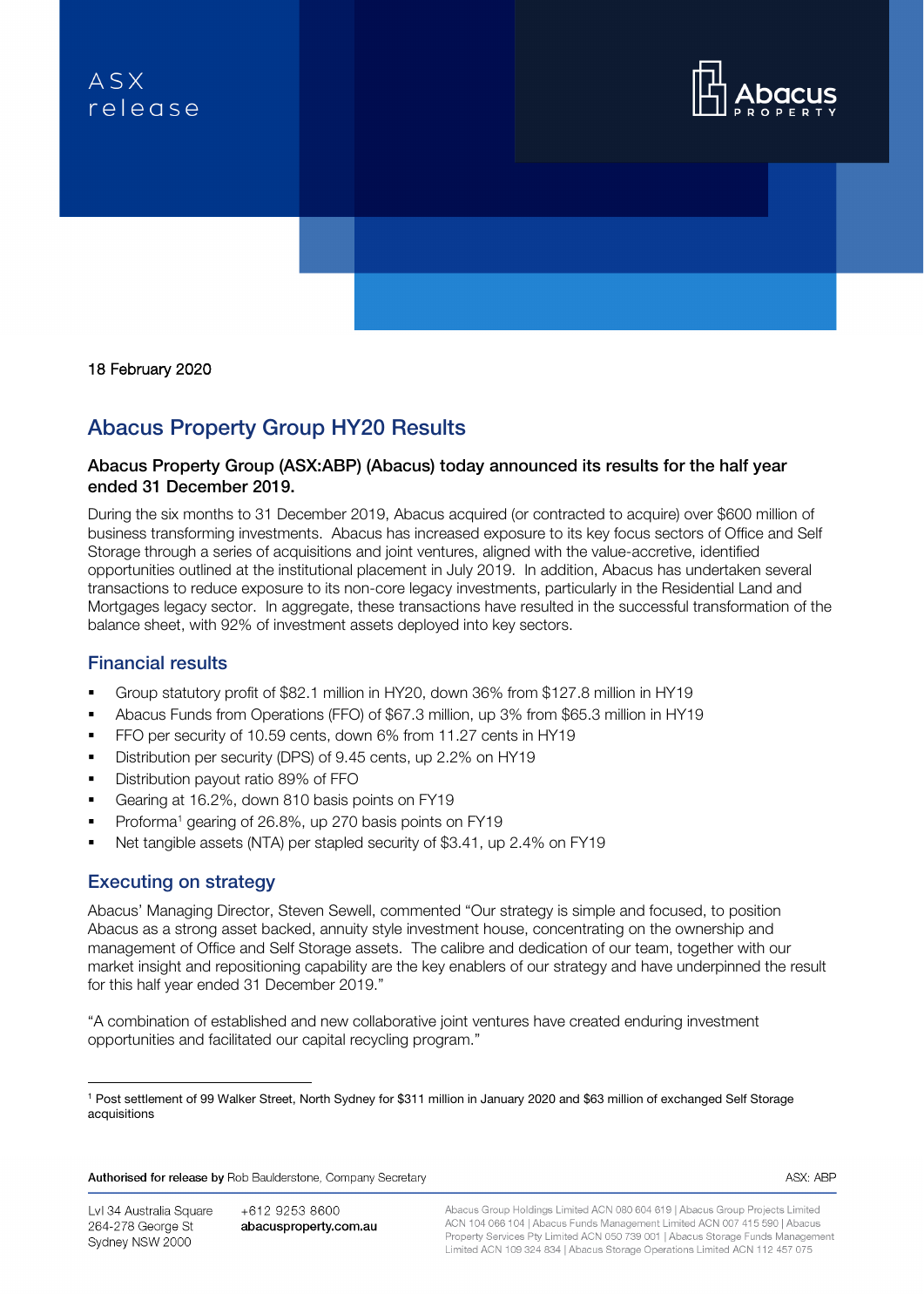

#### Deployment of over \$600m of capital

- 99 Walker Street, North Sydney NSW acquired in November 2019 for \$311 million<sup>2</sup>
- 201 Elizabeth Street, Sydney NSW acquisition of a 32% interest for \$202 million<sup>3</sup> with a Charter Hall lead consortium
- Church Street, Richmond VIC progressed development with estimated end value of c.\$230 million in co-ownership with Salta Properties
- Self Storage Over  $$150$  million<sup>4</sup> of acquisitions, contracts exchanged and developments

#### Non-core capital recycling of over \$150 million

- Residential: c\$150 million of non-core legacy investments sold or refinanced
- Retail: Settlement of Liverpool Plaza for \$46 million

# Office and Self Storage performance solid

#### Commercial portfolio

- \$33.5 million FFO contribution, from owned Commercial portfolio valued at \$1.5 billion
- Active leasing and asset management strategies delivered like for like Office rental growth up 3.2% predominantly in CBD locations on the Eastern Seaboard of Australia
- Recent portfolio additions expected to underpin long term stability of income and enhanced portfolio quality

### Self Storage portfolio

- \$26.9 million FFO contribution, from Self Storage portfolio valued at \$995 million, with the number of stores expanding materially
- 1.2% Self Storage established<sup>5</sup> portfolio RevPAM growth over HY20, driven by quality of locations and operating platform strength
- Strong passing yield of 6.4% on established portfolio valued at \$716 million
- Multi-pronged growth strategy with over \$150 million<sup>6</sup> of acquisitions, contracts exchanged, enhancement projects/redevelopments and other operating platform initiatives

# Financial and capital management

Commenting on the Group's financial metrics, Abacus' Chief Financial Officer, Rob Baulderstone, noted "Following the successful completion of a \$250 million institutional placement and post the acquisition of 201 Elizabeth Street, Sydney and 99 Walker Street, North Sydney our Balance Sheet is well positioned below our target gearing level and maintains healthy levels of liquidity. Strategic initiatives executed during the half have underpinned our higher credit quality."

# Non-core and legacy investments update

As previously foreshadowed, the Group remains committed to substantially realising and repatriating the equity historically invested in Residential and Retail sectors, as macro factors continue to impact on market conditions.

Our approach remains for legacy interests at Camellia and our remaining component of land at Riverlands in Milperra to continue value enhancement activity - including gazettal, planning approvals, sub-division, and aim for optimal market conditions in which to realise our equity. We fully expect this may be a medium to long term realisation.

<sup>2</sup> Excluding transaction costs

<sup>3</sup> Excluding transaction costs

<sup>4</sup> Including post balance date transactions

<sup>5</sup> Established portfolio - 57 facilities traded since FY17

<sup>&</sup>lt;sup>6</sup> Including post balance date transactions